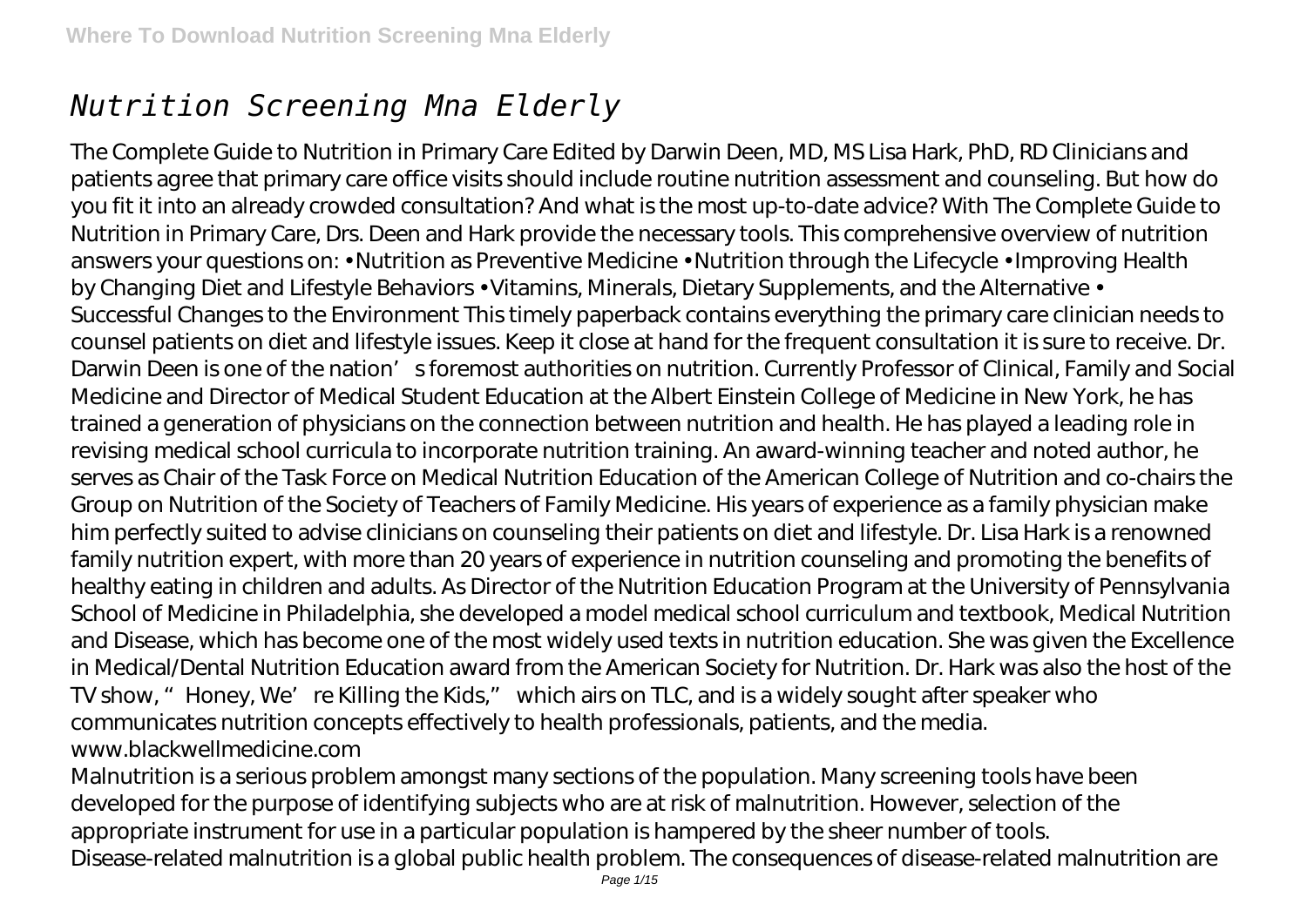numerous, and include shorter survival rates, lower functional capacity, longer hospital stays, greater complication rates, and higher prescription rates. Nutritional support, in the form of oral nutritional supplements or tube feeding, has proven to lead to an improvement in patient outcome. This book is unique in that it draws together the results of numerous different studies that demonstrate the benefits of nutritional support and provides an evidence base for it. It also discusses the causes, consequences, and prevalence of disease-related malnutrition, and provides insights into the best possible use of enteral nutritional support.

« Clinical Decision Making for Adult-Gerontology Primary Care Nurse Practitioners provides a systematic approach to clinical decision making for a wide variety of commonly encountered primary care issues in adult and geriatric practice. Unlike other textbooks, it details a progressive approach to handling such issues by focusing on the complete visit from history intake through management and follow-up care. The goal of this text is to enable students to learn a systematic approach to clinical problems and use evidence-based guidelines to direct their management decisions. Designed for both the student and the newly practicing NP, this text serves as a guide to increase the practioner's confidence with the application of assessment skills, diagnostic choices, and management approaches. Throughout the text students will find guidelines for the adult-gerontology nurse practitioner role as well as a real-life case studies that demonstrate what an NP may encounter in the clinical practice environment. The text is written at an application level, employs up-to-date evidence-based literature, and features practice questions–all of which make this a strong resource for certification preparation. »--

Fragility Fracture Nursing

Practice-Based Nutrition Care, An Issue of Medical Clinics of North America,

Advanced Age Geriatric Care

Nutritional Foundations and Clinical Applications - E-Book

## Ham's Primary Care Geriatrics E-Book

*Malnutrition and obesity are both common among Americans over age 65. There are also a host of other medical conditions from which older people and other Medicare beneficiaries suffer that could be improved with appropriate nutritional intervention. Despite that, access to a nutrition professional is very limited. Do nutrition services benefit older people in terms of morbidity, mortality, or quality of life? Which health professionals are best qualified to provide such services? What would be the cost to Medicare of such services? Would the cost be offset by reduced illness in this population? This book addresses these questions, provides recommendations for nutrition services for the elderly, and*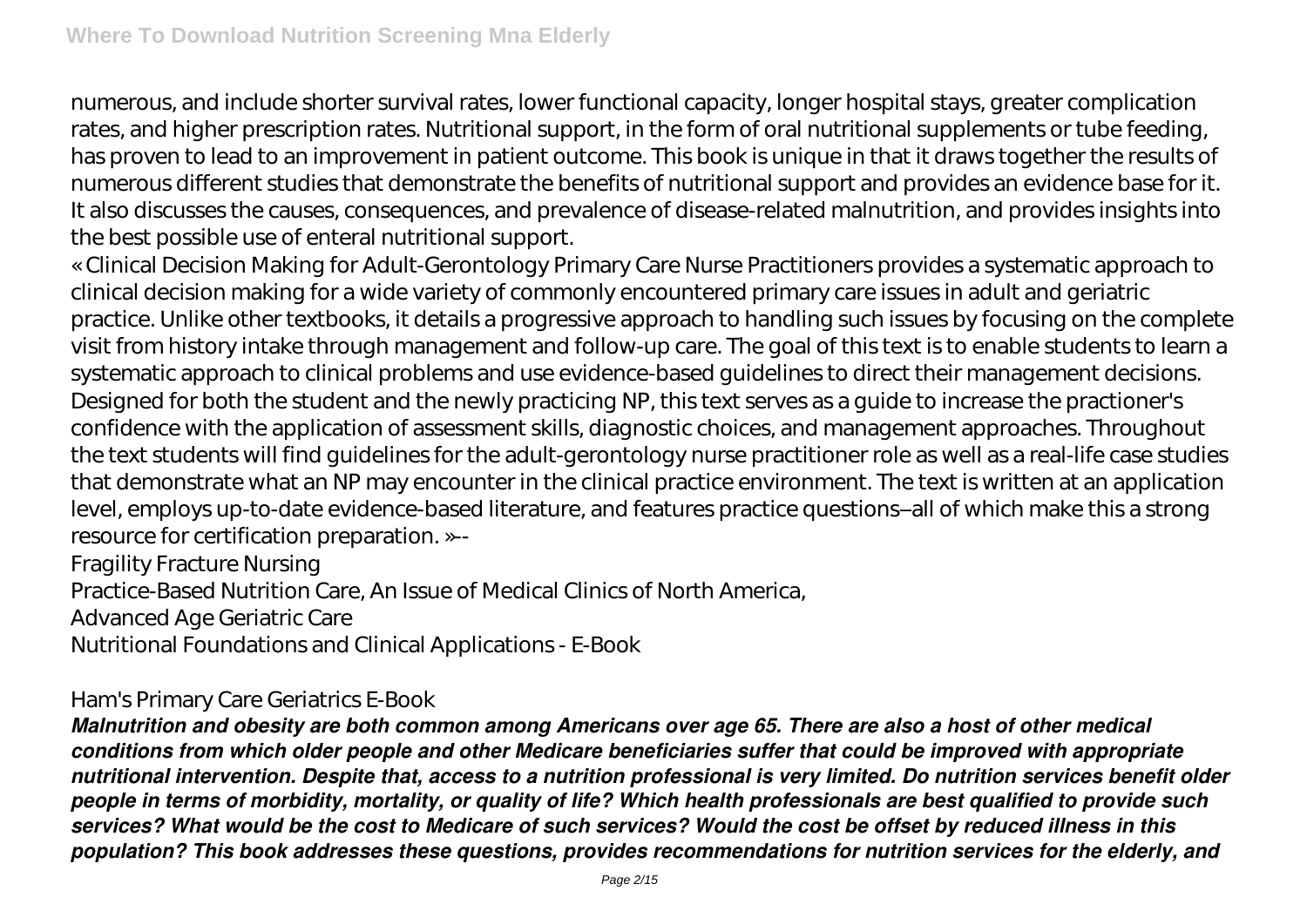*considers how the coverage policy should be approached and practiced. The book discusses the role of nutrition therapy in the management of a number of diseases. It also examines what the elderly receive in the way of nutrition services along the continuum of care settings and addresses the areas of expertise needed by health professionals to provide appropriate nutrition services and therapy.*

*This open access book aims to primarily support nurses as leaders and champions of multimodal, Interdisciplinary nutrition care for older adults. A structured approach to fundamentals of nutrition care across Interdisciplinary settings is combined with additional short chapters about special topics in geriatric nutrition. The book is designed to provide highly accessible information on evidence-based management and care for older adults, with a focus on practical guidance and advice across acute, rehabilitation, and primary and secondary malnutrition prevention settings.The cost of malnutrition in England alone has been estimated to be 119.6 billion per year, or more than 15% of the total public expenditure on health and social care. ^65 years). The importance and benefit of specialised nutrition care, delivered by experts in field, is well established for those with complex nutrition care needs. However, despite the substantial adverse impact of malnutrition on patient and healthcare outcomes, specialised management of this condition is often underresourced, overlooked and under-prioritised by both older adults and their treating teams. As an alternative, timely, efficient, and effective supportive nutrition care opportunities may be appropriately implemented by nurses and nonspecialist Interdisciplinary healthcare team members, working together with nutrition specialists and the older adults they care for. Practical, low-risk opportunities should be considered across nutrition screening, assessment, intervention, and monitoring domains for many patients with, or at risk of malnutrition. Whilst a variety of team members may contribute to supportive nutrition care, the nursing profession provide a clear focal point. Nurses across diverse settings provide the backbone for Interdisciplinary teamwork and essential patient care. The nursing profession should consequently be considered best placed to administer Interdisciplinary, multimodal nutrition care, wherever specialist nutrition care referrals are unlikely to add value or are simply not available. As such, the book is a valuable resource for all healthcare providers dedicated to working with older patients to improve nutrition care.*

*Meet the ever-changing demands of providing quality nutritional care for patients across the lifespan. This popular textprovides a strong foundation in the science of nutrition and a clear understanding of how to apply that knowledge in practice, recognizing the need for nurses to work with other healthcare professionals to ensure optimal nutrition in patient care.*

*Master the nurse's role in therapeutic nutrition and in teaching dietary health! Nutritional Foundations and Clinical Applications: A Nursing Approach, 8th Edition describes nutritional healing and wellness from the nurse's perspective. It covers dietary guidelines with a humanistic, personal touch, using first-hand accounts to show how nutrition principles apply to patients in real-world practice. This edition is updated with the most current guidelines and the latest research*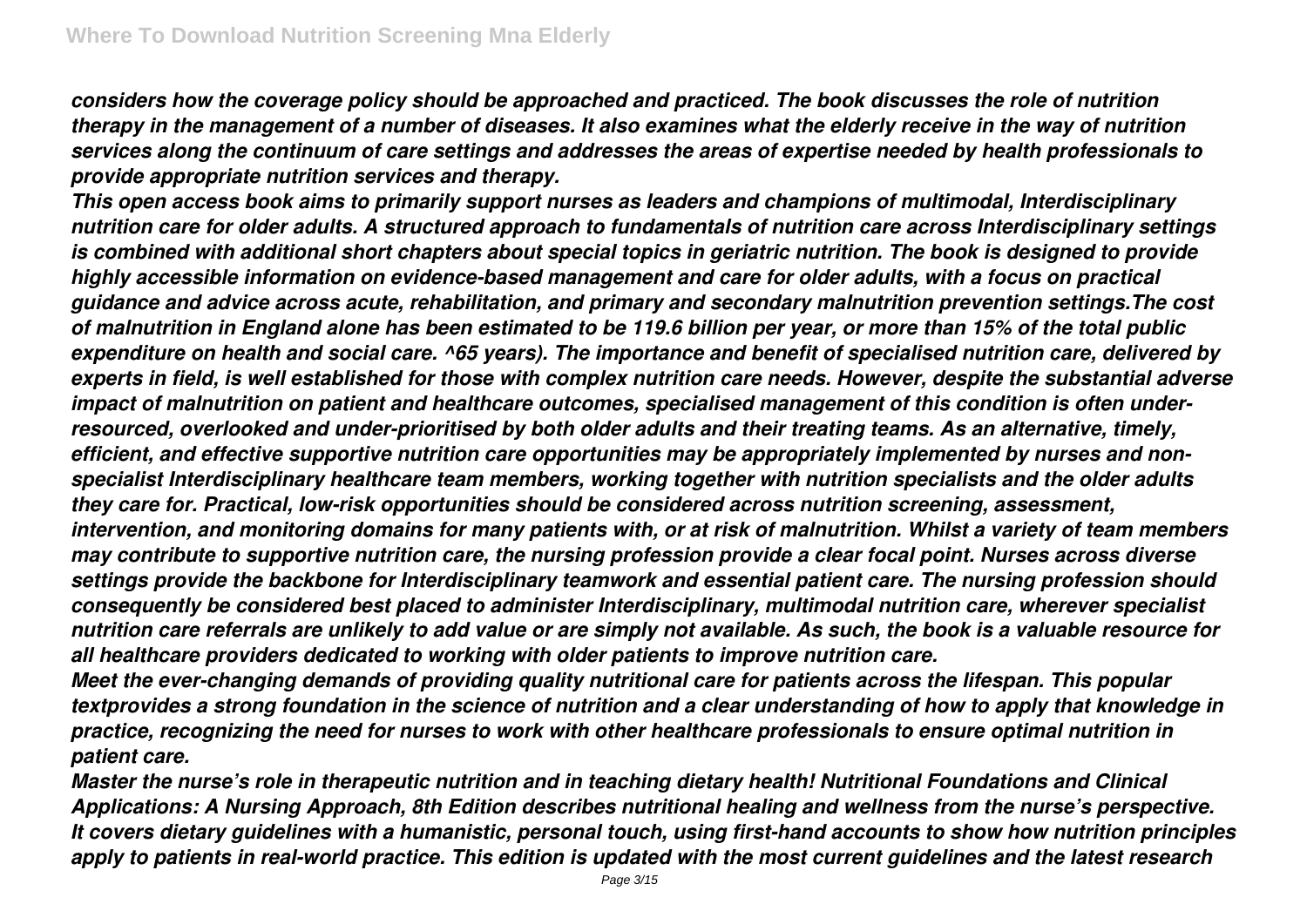*on nutrition. Written by noted educators Michele Grodner, Sylvia Escott-Stump, and Suzie Dorner, this leading nutrition text promotes healthy diets and shows how nutrition may be used in treating and controlling diseases and disorders. Applying Content Knowledge and Critical Thinking: Clinical Applications case studies help you apply nutrition principles to real-world practice situations. Personal Perspective box in each chapter offers a firsthand account of the ways in which nutrition affects patients' lives, demonstrating the personal touch for which this book is known. Teaching Tool boxes include strategies for providing nutrition counseling to patients. The Nursing Approach boxes analyze a realistic nutritional case study according to the nursing process. Social Issue boxes show how ethical, social, and community concerns can influence health and wellness. Health Debate boxes address the nurse's response to differing opinions or controversies about food, nutrition, and health concerns. Cultural Considerations boxes show how to understand and respect the food and health customs of specific ethnic groups. Key terms and a glossary make it easy to learn key vocabulary and concepts. NEW! Nursing Approach sections include Next Generation NCLEX® terminology as well as single-episode cases and questions, with answers on the Evolve website.*

*Mini Nutritional Assessment (MNA)*

*Manual of Nutritional Therapeutics*

*Krause and Mahan's Food and the Nutrition Care Process E-Book*

*Geriatric Assessment Technology*

*Essentials of Human Nutrition*

*Onset, Development and Clinical Challenges*

**Gerontology for the Health Care Professional, Third Edition is a comprehensive, practical text covering the evolving field of gerontology, written for health care students and professionals. Written by experts across many health professions, Gerontology for the Health Care Professional, Third Edition presents an up-to-date and realistic view on the aging process. With topics presented in an introductory fashion, this book covers all the important aspects of aging and instills an appreciation for the multidimensional aspects of aging for those who are working with and caring for elderly patients or clients. Each chapter includes objectives, chapter outlines, cast studies, multiple-choice review questions, and learning activities. The Third Edition begins with chapters on different aspects of the aging process. Later chapters explore various issues that are of primary importance to the older population. This comprehensive, accessible text concludes with the future concerns of an aging society. There is also an epilogue encouraging all health care professionals to embrace patient or client advocacy, especially for older adults. New to the Third Edition Chapter on dental issues: An Oral Perspective on Healthy Aging and Prevention for the Older Adult More Case Studies New Test Bank New Epilogue More information on policy and legislative issues, patient advocacy, ethics, elder abuse,**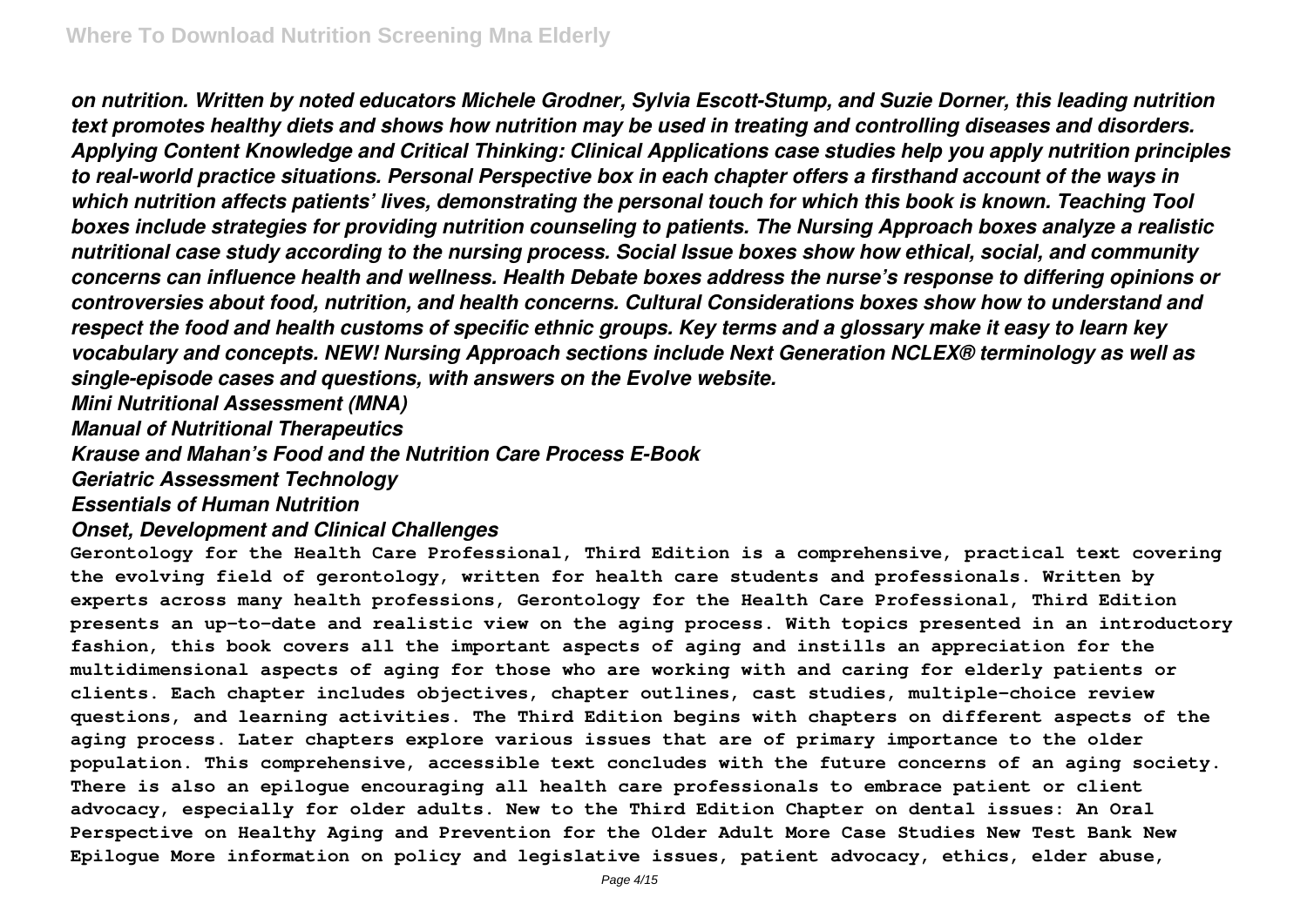#### **Where To Download Nutrition Screening Mna Elderly**

**cultural issues, communication issues, and social theories of aging Updated information, statistics, and census data Expand dementia section to include comparing and contrasting delirium and dementia, and including more about different types of dementia such as Lewy Body Dementia, and Parkinsonian Dementia Expanded information on sleep disorders and continence Expanded medication therapy management services section including Beers list, new drugs, and links to up-to-date medication information Latest information on obesity More information on sexuality for institutionalized adults, universal design in the community (elder friendly cities), technology to promote independence, and international data including examples of old age care from around the world INSTRUCTOR RESOURCES PowerPoint Presentations, Instructor s Manual, Answer Key, Discussion Questions STUDENT RESOURCES Companion Website, including: Crossword Puzzles, Matching Exercises, Glossary, Flashcards, Web Link"**

**A trusted classic for over 50 years, Krause and Mahan's Food & the Nutrition Care Process, 15th Edition presents the most up-to-date dietetics content available in this ever-changing field to ensure you provide optimal nutritional care. It offers cutting-edge, comprehensive coverage of a full range of dietetics topics, all in one book. You'll benefit from in-depth information from clinical specialists that provides practical and evidence-based recommendations related to nutrition assessment and intervention, nutritional needs of individuals in different stages of the life cycle, nutrition for health and fitness, and medical nutrition therapy. UNIQUE! Pathophysiology algorithms present the cause, pathophysiology, and medical nutrition management for a variety of disorders and conditions to help you provide optimal nutritional care. UPDATED! Inflammation and the Pathophysiology of Chronic Disease chapter offers vital information to help you understand how diet and nutrition affect the body and contribute to disease processes. UPDATED! Part III: Nutrition in the Life Cycle section of chapters explains the newest nutrition guidelines from pregnancy through adult years to increase your understanding of the nutritional needs of patients at every age. Clinical case studies help you translate academic knowledge into practical patient care using the nutrition care process. Nutrition Diagnosis boxes present a problem, its etiology, and its signs and symptoms before concluding with a sample nutrition diagnosis, providing you with real-life scenarios you may encounter in practice. Clinical Insight boxes expand on clinical information, highlight new areas of focus, and contain clinical resources for your studies.**

**Food is one of the basic necessities of life, yet nutrition has only relatively recently been recognised as one of the most important determinants of individual and public health. A full understanding of this multi-faceted subject area requires an integrated approach, from molecular to societal level. Essentials of Human Nutrition provides a complete and student-friendly introduction to the field making it an ideal companion forstudents throughout their study of nutrition. Careful editing of contributions from an international team of experts draws together a broad spectrum of disciplines and promotes the practical** Page 5/15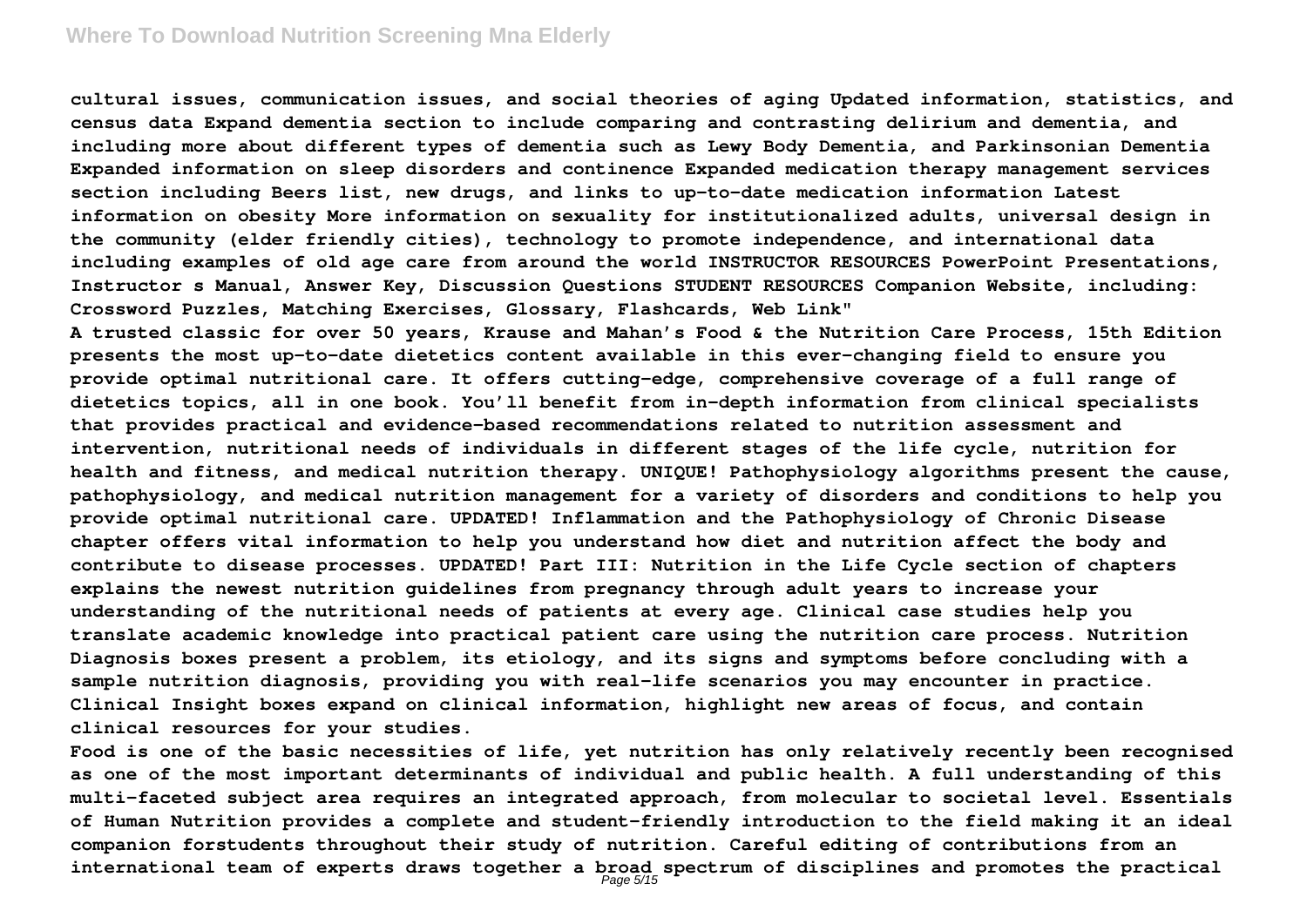**application ofnutritional science at the human level, covering everything a student needs to know in order to understand the importance of nutrition to health and disease.**

**Intake of a sufficient diet will provide an individual to live a healthy and functional life. However, poor intake of different nutritional components, such as proteins, vitamins, minerals, and trace elements, may lead to health problems that can cause morbidity and finally mortality. Assessment of nutritional status involves physical examination, comprehensive evaluation of biochemical tests, body composition, and organ functions. Both high and low intake of nutritional elements may lead to significant health impairment. The main aim of the book Nutritional Deficiency is to determine the relationships between nutritional status and general health. The authors, who are contributing to the book, particularly focused on iron, vitamin D, and zinc deficiencies, which are global health problems. Besides, some chapters mention the impact of different nutritional deficiencies in susceptible periods of life, such as pregnancy and elderly. Besides, as a result of these deficiencies, different health conditions, such as depression, anemia, loss of neuronal plasticity, and cancer, are widely scrutinized in the book. One chapter mainly focuses on the effects of disasters on nutrition and disaster-caused malnutrition in underdeveloped countries. This book will widen the knowledge store of the readers on the effects of nutrition on general health, how nutritional deficiencies arise when there is a health problem, and how the nutritional status affects susceptible populations.**

**Nutrition Therapy and Pathophysiology Book Only**

**Understanding Normal and Clinical Nutrition**

**BATES' Guide to Physical Examination and History Taking**

**A Comprehensive Guide**

**An Evidence-based Approach to Treatment**

**Reichel's Care of the Elderly**

**As the Baby Boomers age, concerns over healthcare systems' abilities to accommodate geriatric patients grow increasingly challenging. This is especially true with the population deemed to be "the oldest of the old," specifically those over the age of 85. Unlike any other time in history, this demographic is the fastest growing segment of most developed countries. In the United States the oldest old is projected to double from 4.3 million to 9.6 million by 2030. The increased life expectancy of the population since the early 1900s has been built on the improvement of living conditions, diet, public health and advancement in medical care. With this we have seen a steady decline in the age-specific prevalence of vascular and heart diseases, stroke and even dementia. Older persons are healthier today than their counterparts decades ago. More importantly than in any other age group, the care of the oldest old must be individualized; management decisions should be made taking into consideration the older persons' expressed wishes, quality of life, function and mental capacity. The inevitable consequence is**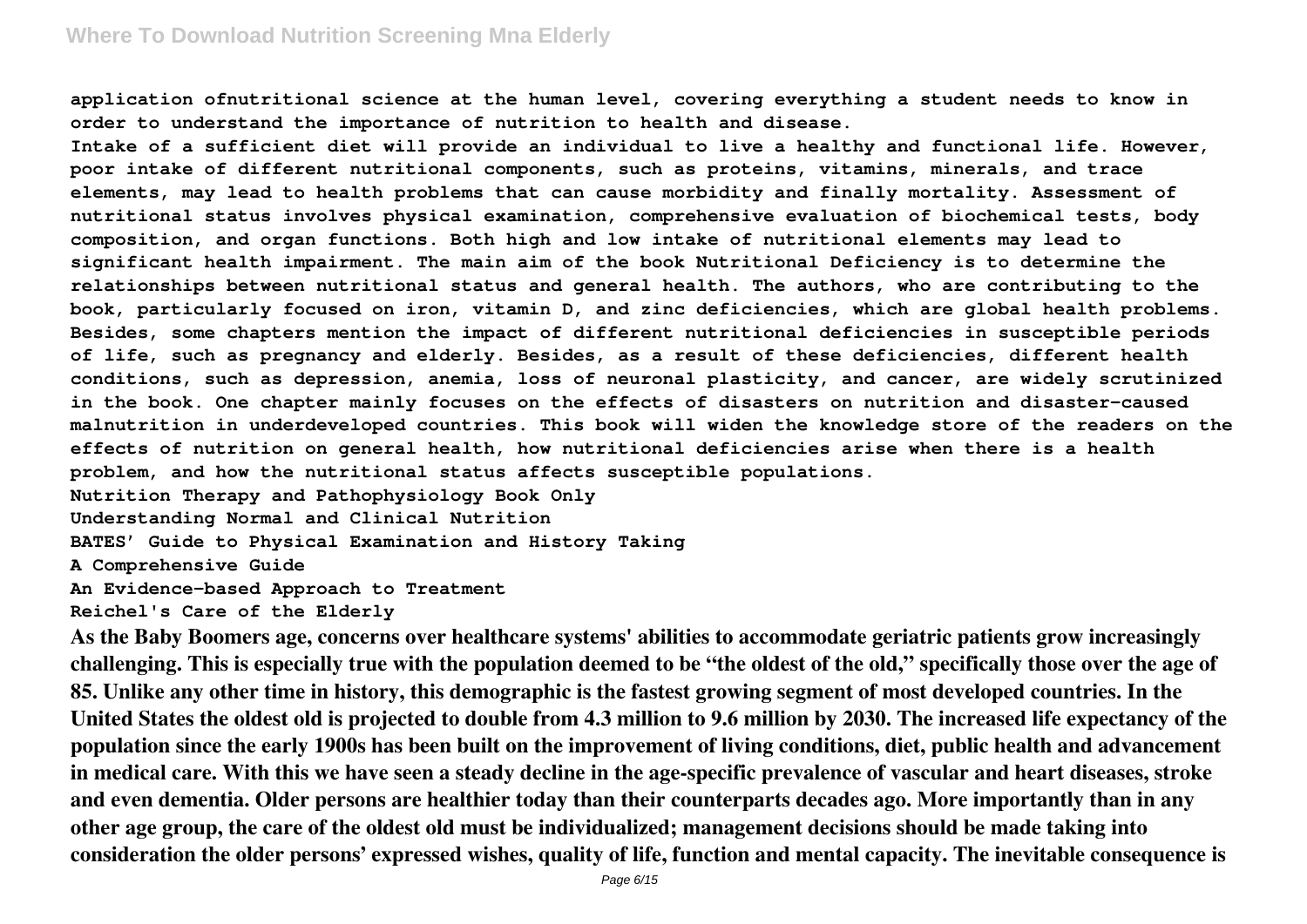## **Where To Download Nutrition Screening Mna Elderly**

**that there will be an increase in the prevalence of older persons with chronic diseases, multiple co-existing pathologies and neuro-degenerative diseases. The oldest of the aging population are often excluded from drug trials and their treatments are largely based on findings extrapolated from that of the younger old. Furthermore, among the oldest old, physiologically they are more diverse than other segments of the population. Their demographic characteristics are unparalleled and different compared to that of the younger old. Several studies have drawn attention to the differing attitudes among health professionals towards elderly people and many show prejudice because they are old. As a result, the use of age as a criteria in determining the appropriateness of treatment is of very limited validity, yet there are limited resources that guide physicians through these challenges. This book creates a greater awareness of these challenges and offers practical guidelines for working within the infrastructures vital to this demographic. This book is designed for geriatricians, primary care physicians, junior medical officers, specialty geriatrics nurses, and gerontologists. It is divided into 3 sections: General Considerations, Chronic diseases and Geriatric Syndromes. Each chapter provides a summary of important and essential information under the heading of Key Points. Case studies are included in some of the chapters to highlight the principles of management. This book is open access under a CC BY-NC-ND 4.0 license. This open access book is the first compilation that reviews a wide range of social determinants of health (SDHs) for non-communicable diseases (NCDs) and healthy ageing in Japan. With the highest life expectancy and the largest elderly population in the world, Japan has witnessed health inequality by region and social class becoming more prevalent since the 2000s. The first half of this volume describes in detail major NCDs, such as cancers, heart and kidney diseases, diabetes, stroke, and metabolic syndrome. The second half, on the other hand, explores various SDHs relating to healthy ageing. All chapters review and focus on SDHs, particularly health inequality associated with socio-economic status and social capital, which are widely addressed in the field of social epidemiology. The book makes the argument that "Health for All" advocated by the WHO should be implemented based on social justice and benefits for the greater society. Public health researchers and policymakers, both in Japan and other nations, will gain scientific evidence from this book to prepare for the coming era as ageing becomes a global issue.**

**The U.S. population of older adults is predicted to grow rapidly as "baby boomers" (those born between 1946 and 1964) begin to reach 65 years of age. Simultaneously, advancements in medical care and improved awareness of healthy lifestyles have led to longer life expectancies. The Census Bureau projects that the population of Americans 65 years of age and older will rise from approximately 40 million in 2010 to 55 million in 2020, a 36 percent increase. Furthermore, older adults are choosing to live independently in the community setting rather than residing in an institutional environment. Furthermore, the types of services needed by this population are shifting due to changes in their health issues. Older adults have historically been viewed as underweight and frail; however, over the past decade there has been an increase in the number of obese older**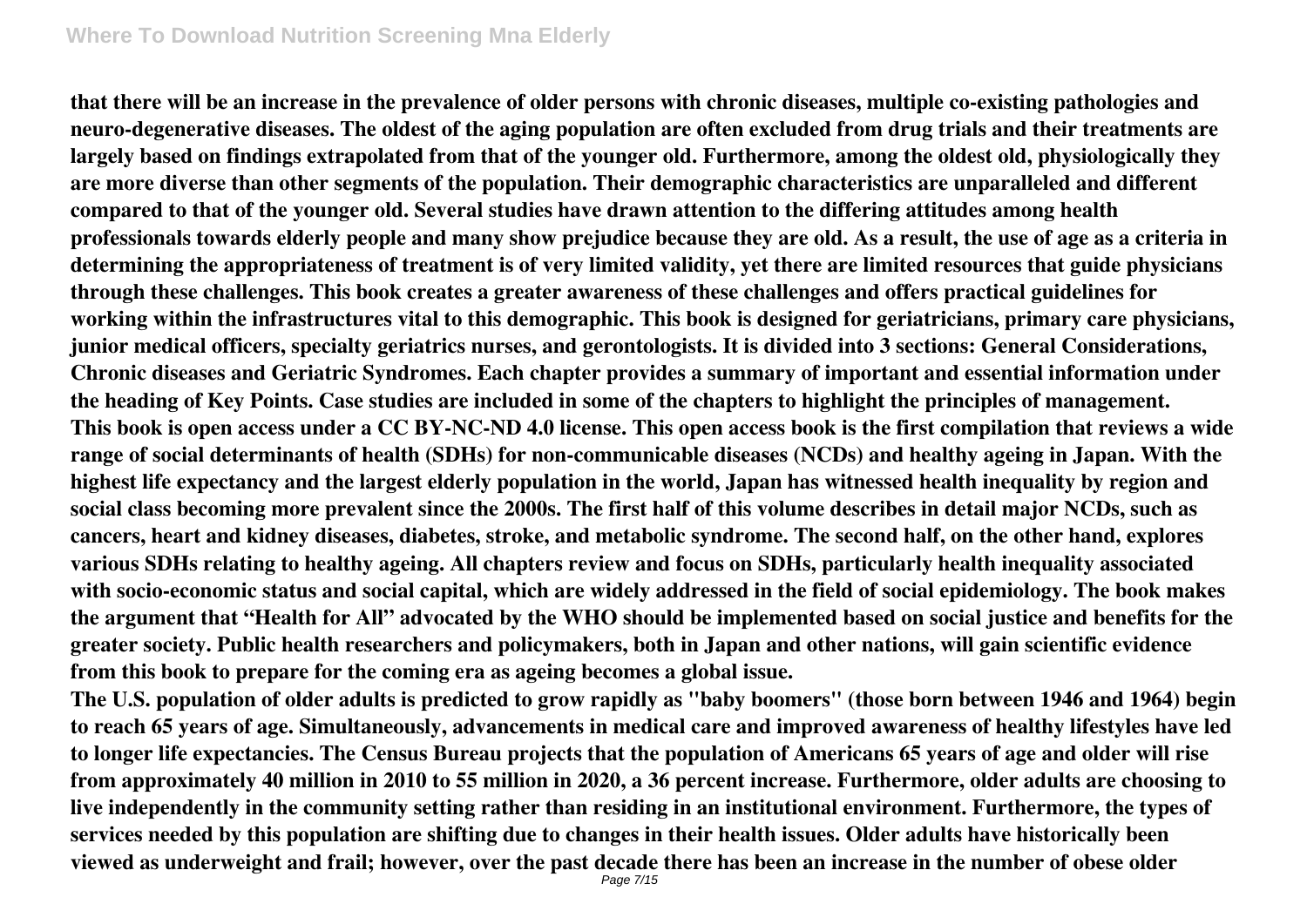## **Where To Download Nutrition Screening Mna Elderly**

**persons. Obesity in older adults is not only associated with medical comorbidities such as diabetes; it is also a major risk factor for functional decline and homebound status. The baby boomers have a greater prevalence of obesity than any of their historic counterparts, and projections forecast an aging population with even greater chronic disease burden and disability. In light of the increasing numbers of older adults choosing to live independently rather than in nursing homes, and the important role nutrition can play in healthy aging, the Institute of Medicine (IOM) convened a public workshop to illuminate issues related to community-based delivery of nutrition services for older adults and to identify nutrition interventions and model programs. Nutrition and Healthy Aging in the Community summarizes the presentations and discussions prepared from the workshop transcript and slides. This report examines nutrition-related issues of concern experienced by older adults in the community including nutrition screening, food insecurity, sarcopenic obesity, dietary patterns for older adults, and economic issues. This report explores transitional care as individuals move from acute, subacute, or chronic care settings to the community, and provides models of transitional care in the community. This report also provides examples of successful intervention models in the community setting, and covers the discussion of research gaps in knowledge about nutrition interventions and services for older adults in the community.**

**This issue of Medical Clinics, guest edited by Drs. Scott Kahan and Robert Kushner, is devoted to Practice-Based Nutrition Care. Articles in this outstanding issue include: Principles and Practice of Nutrition Assessment in Primary Care; Principles and Practice of Nutrition Counseling and Behavioral Medicine in Primary Care; Nutrition for the Prevention of Chronic Disease; Nutrition Recommendations in Pregnancy and Lactation; Nutrition Recommendations in Children; Nutrition Recommendations in Elderly and Aging; Nutrition Interventions for Cardiovascular Disease; Nutrition Interventions for Renal Disease; Nutrition Interventions for Diabetes Mellitus and Metabolic Syndrome; Nutrition Interventions for Chronic Liver Disease and NAFLD; Nutrition Interventions for Obesity; and Nutrition Interventions for Cancers.**

**Social Determinants of Health in Non-communicable Diseases**

**The Importance of Nutrition as an Integral Part of Disease Management**

**Clinical Aspects of Aging**

**Interdisciplinary Nutritional Management and Care for Older Adults**

#### **Nutrition in the Elderly**

### **The Complete Guide to Nutrition in Primary Care**

This open access book aims to provide a comprehensive but practical overview of the knowledge required for the assessment and management of the older adult with or at risk of fragility fracture. It considers this from the perspectives of all of the settings in which this group of patients receive nursing care. Globally, a fragility fracture is estimated to occur<br>Page 8/15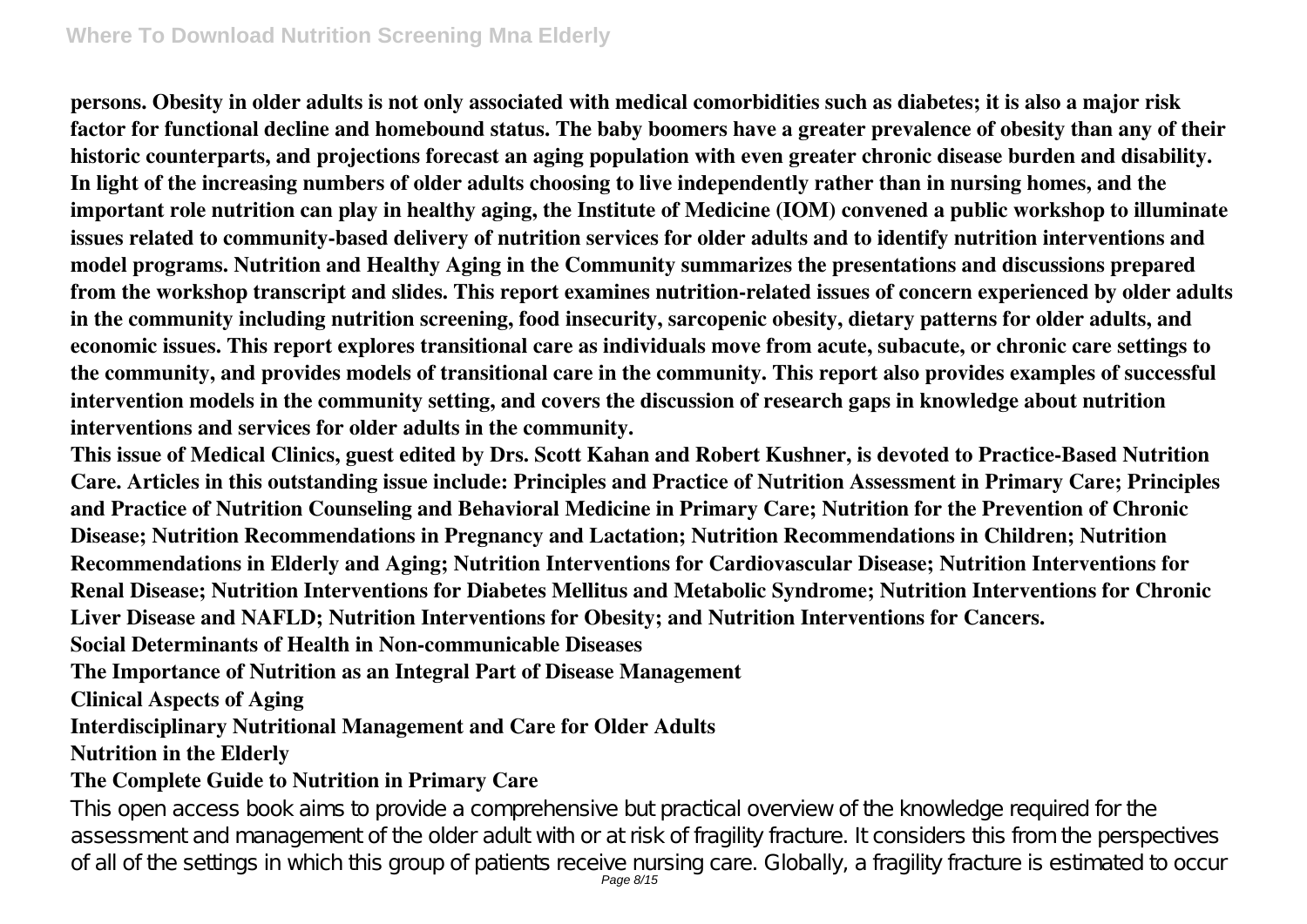every 3 seconds. This amounts to 25 000 fractures per day or 9 million per year. The financial costs are reported to be: 32 billion EUR per year in Europe and 20 billon USD in the United States. As the population of China ages, the cost of hip fracture care there is likely to reach 1.25 billion USD by 2020 and 265 billion by 2050 (International Osteoporosis Foundation 2016). Consequently, the need for nursing for patients with fragility fracture across the world is immense. Fragility fracture is one of the foremost challenges for health care providers, and the impact of each one of those expected 9 million hip fractures is significant pain, disability, reduced quality of life, loss of independence and decreased life expectancy. There is a need for coordinated, multi-disciplinary models of care for secondary fracture prevention based on the increasing evidence that such models make a difference. There is also a need to promote and facilitate high quality, evidence-based effective care to those who suffer a fragility fracture with a focus on the best outcomes for recovery, rehabilitation and secondary prevention of further fracture. The care community has to understand better the experience of fragility fracture from the perspective of the patient so that direct improvements in care can be based on the perspectives of the users. This book supports these needs by providing a comprehensive approach to nursing practice in fragility fracture care.

Bates' Guide to Physical Examination and History Taking is designed for undergraduate and postgraduate students in medicine and allied specialties

Nutrition for the Older Adult is a clear, comprehensive text that introduces students to nutrition and health promotion for older adults. Covering such important topics as the physiological changes of aging, weight and nutrition problems in older adults, nutritional assessment and support for the elderly, and diet and cultural diversity as well as exercise prescriptions for older adults, this text is an essential resource for students in the fields of nutrition, nursing, and gerontology. Important Notice: The digital edition of this book is missing some of the images or content found in the physical edition.

Krause's Food & the Nutrition Care Process, Iranian edition

Nutrition for the Older Adult

Case Studies from Japan

Holistic Care and Management of the Orthogeriatric Patient

Workshop Summary

The Mini Nutritional Assessment: MNA

Evaluating Coverage of Nutrition Services for the Medicare Population

**Provides timely, pertinent medical nutrition therapy information for the care of patients with over 360 diseases, disorders, and conditions.**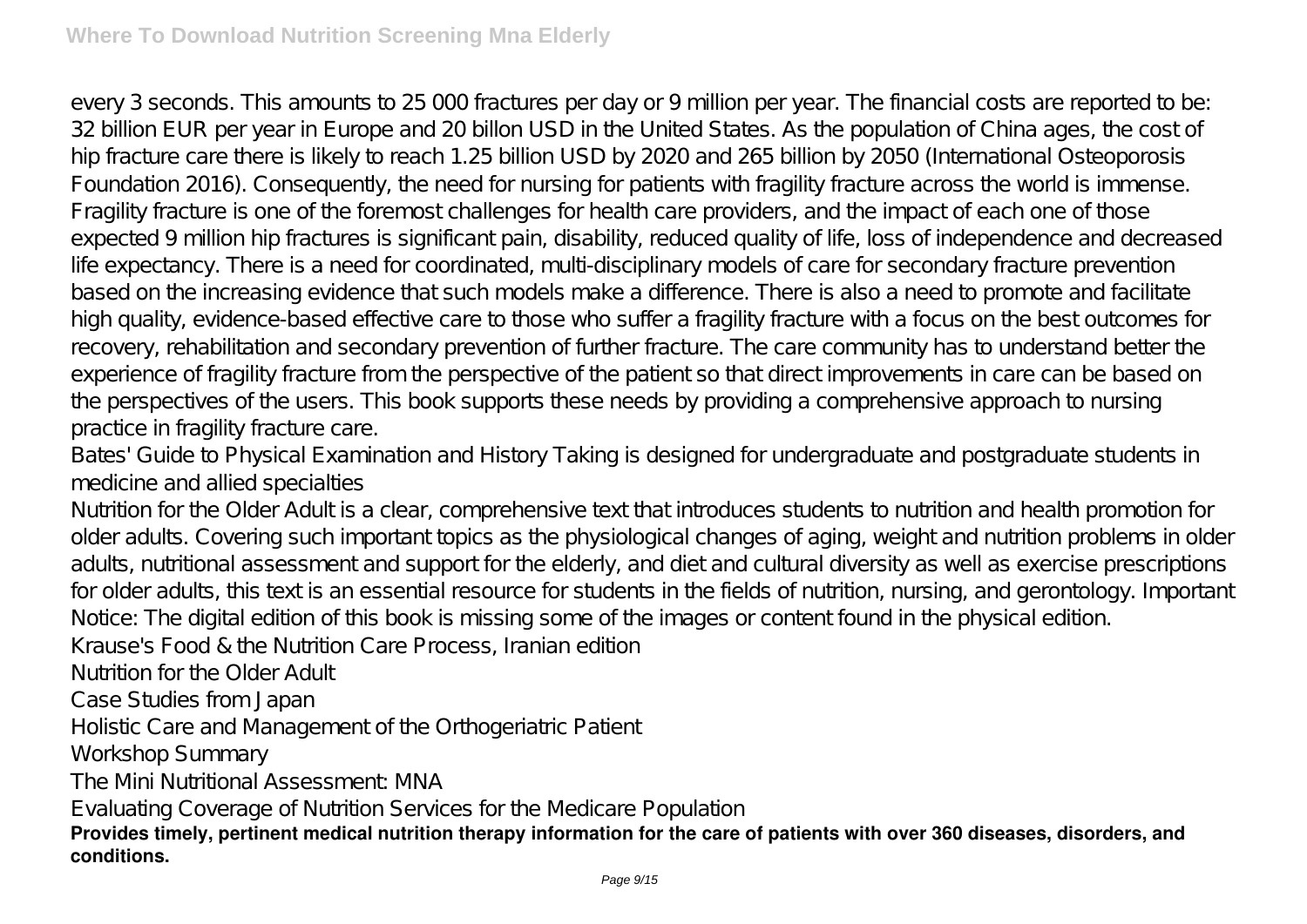**The most respected nutrition text for more than 50 years, Krause's Food & the Nutrition Care Process delivers comprehensive and up-to-date information from respected educators and practitioners in the field. The latest recommendations of the Dietary Guidelines for Americans 2010, new and expanded chapters, and a large variety of tables, boxes, and pathophysiology algorithms provide need-to-know information with ease, making this text perfect for use in class or everyday practice. Clear, logical organization details each step of complete nutritional care from assessment to therapy. UNIQUE! Pathophysiology algorithms clarify the illness process and to ensure more effective care. New Directions boxes reflect the latest research in emerging areas in nutrition therapy. Focus On boxes provide additional detail on key chapter concepts. Clinical Insight boxes and Clinical Scenarios with detailed Sample Nutrition Diagnosis statements help ensure the most accurate and effective interventions in practice. Key terms listed at the beginning of each chapter and bolded within the text provide quick access to important nutrition terminology. More than 1,000 self-assessment questions on a companion Evolve website reinforce key textbook content. Reorganized table of contents reinforces the Nutrition Care Process structure endorsed by the American Dietetic Association (ADA). New recommendations reflect a comprehensive approach to diet and nutrition that incorporates the Dietary Guidelines for Americans 2010, the MyPyramid food guide, and the Eating Well with Canada's Food Guide recommendations. MNT for Thyroid Disorders chapter details important nutrition considerations for managing thyroid disorders. New calcium and vitamin D Dietary Recommended Intakes (DRIs) improve monitoring of nutrient intake. Expanded Nutrition in Aging chapter includes assessment and nutritional care guidelines for the growing elderly patient population. Growth grids for children detail proper patient nutrition during infancy and early childhood. Extensively revised MNT for Food Allergies chapter highlights the importance of food allergy management in clinical nutrition therapy. Updated appendices enhance assessment accuracy with the latest laboratory findings and normal values.**

**Clinical Nutrition for Surgical Patients, Third Edition, is the most comprehensive resource available for practitioners who offer interdisciplinary nutrition care to surgical patients. This reference begins with a through review of the basics of medical nutrition therapy for surgical patients, including nutritional assessment, the role of surgical diets, and the indications and contraindications for specialized nutrition support. Subsequent chapters, written by experts in the field, address specific medical and surgical conditions and disease states that present specific challenges with provision of nutrition support. All recommendations are evidence-based and can be applied to clinical practice. The latest nutrition support techniques are described and their roles in managing many types of surgical patients are outlined. Any clinician caring for surgical patients will benefit from the wealth of current information provided in this text.**

**Now updated, this quick-reference provides practical, evidence-based recommendations for nutrition of healthy individuals, nutritional support of hospitalized patients, and dietary management of patients with diabetes, renal disease, cancer, and AIDS. ADA Pocket Guide to Nutrition Assessment**

**A Case-Based Approach Gerontology for the Health Care Professional An Evidence-based Practical Guide for Nurses Clinical Nutrition for Surgical Patients**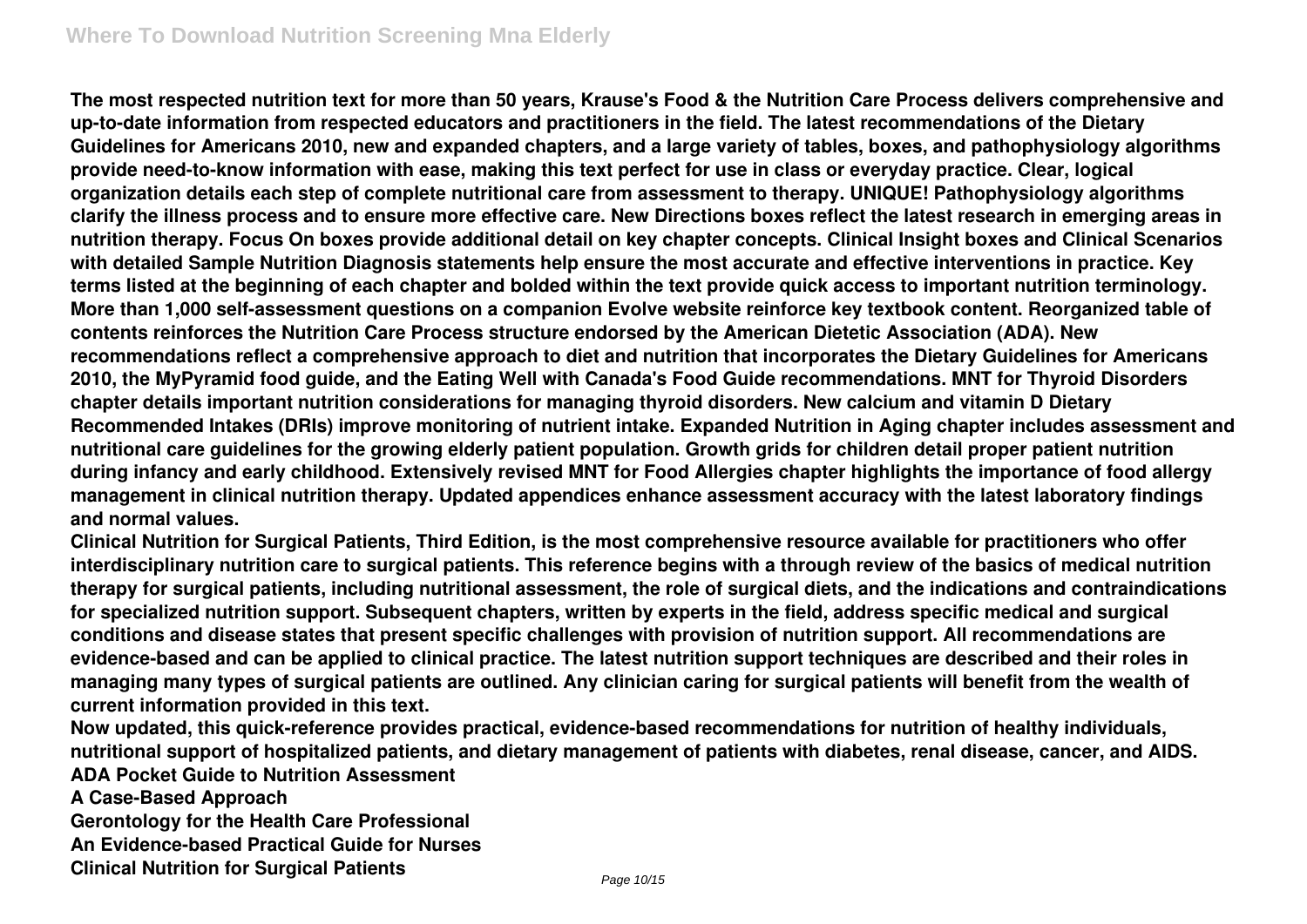#### **The Role of Nutrition in Maintaining Health in the Nation's Elderly**

*Over the past three decades, more and more nursing educators have turned to Lewis: Medical-Surgical Nursing for its accurate and up-to-date coverage of the latest trends, hot topics, and clinical developments in the field of medical-surgical nursing - and the new ninth edition is no exception! Written by a dedicated team of expert authors led by Sharon Lewis, Medical-Surgical Nursing, 9th Edition offers the same easy-to-read style that students have come to love, along with the timely and thoroughly accurate content that educators have come to trust. Completely revised and updated content explores patient care in various clinical settings and focuses on key topics such as prioritization, critical thinking, patient safety, and NCLEX® exam preparation. Best of all - a complete collection of interactive student resources creates a more engaging learning environment to prepare you for clinical practice. Highly readable format gives you a strong foundation in medical-surgical nursing. Content written and reviewed by leading experts in the field ensures that the information is comprehensive, current, and clinically accurate. Bridge to NCLEX Examination review questions at the end of each chapter reinforce key content while helping you prepare for the NCLEX examination with both standard and alternate item format questions. UNIQUE! "Levels of Care" approach explains how nursing care varies for different levels of health and illness. More than 50 comprehensive nursing care plans in the book and online incorporate NIC, NOC, and current NANDA diagnoses, defining characteristics, expected outcomes, specific nursing interventions with rationales, evaluation criteria, and collaborative problems. Over 800 full-color illustrations and photographs clearly demonstrate disease processes and related anatomy and physiology. NEW! Unfolding case studies included throughout each assessment chapter help you apply important concepts and procedures to real-life patient care. NEW! Managing Multiple Patients case studies at the end of each section give you practice applying your knowledge of various disorders and help you prioritize and delegate patient care. NEW! Informatics boxes discuss how technology is used by nurses and patients in health care settings. NEW! Expanded coverage of evidence-based practice helps you understand how to apply the latest research to real-life patient care. NEW! Expanded Safety Alerts throughout the book cover surveillance for high-risk situations. NEW! Separate chapter on genetics expands on this key topic that impacts nearly every condition with a focus on the practical application to nursing care of patients. NEW! Expanded coverage of delegation includes additional Delegation Decisions boxes covering issues such as hypertension and postoperative patient care. NEW! Genetic Risk Alerts and Genetic Link headings highlight specific genetic issues related to body system assessments and disorders. NEW! Revised art program enhances the book's visual appeal and lends a more contemporary look throughout.*

*Learn about the fundamentals of nutrition and how they relate to clinical applications in UNDERSTANDING NORMAL AND CLINICAL NUTRITION, Tenth Edition. This text starts with coverage of normal nutrition, including digestion and metabolism, vitamins and minerals, and life cycle nutrition, and then focuses on clinical nutrition related to diseases such as gastrointestinal,*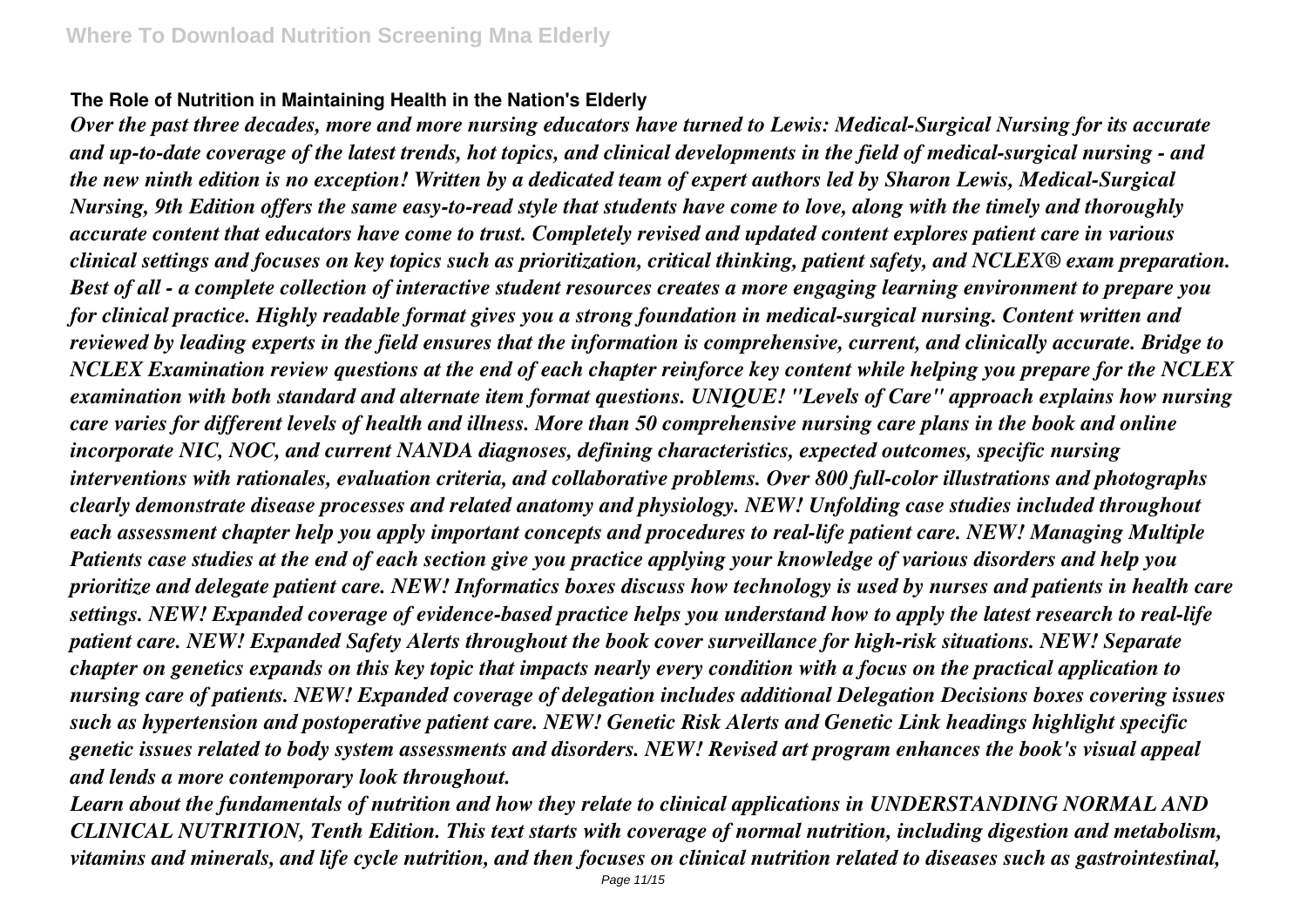*liver, and kidney diseases. You will receive practical information and valuable resources to help you apply nutrition knowledge and skills to your daily life and the clinical setting. Use the many features, such as case studies, How To explanations, and study cards, to understand and apply the material. Regardless of your background, the approachable narrative, careful explanations, and authors' enthusiasm will inspire you to become active in the field of nutrition. Important Notice: Media content referenced within the product description or the product text may not be available in the ebook version.*

*Uses a case study format that is ideal for learning, retention, and rapid recall. All case studies are thoroughly up to date with current references. Features an interdisciplinary perspective to provide team-oriented knowledge on the best diagnosis, treatment, and management strategies available to address the complex needs of older adults. Contains a new chapter on Lesbian, Gay, Bisexual, Transgender (LGBT) Medicine in Older Adults, as well as completely revised or rewritten chapters on rehabilitation, infectious disease, and urinary incontinence. Provides up-to-date information on key topics such as opioid management and polypharmacy, the "geriatric emergency room, cultural humility in the care of older adults, and the five signs of problematic substance abuse. Includes key learning objectives and USMLE-style questions in every chapter.*

*This book is the first of a new series which will present the proceedings of the newly established Nestlé Nutrition Workshop Series: Clinical & Performance Programme aimed at adult nutrition. Undernutrition is a common phenomenon in elderly people, and malnutrition reaches significant levels in those being in hospital, nursing homes or home care programs. Consequences of malnutrition often go unrecognised owing to the lack of specific validated instruments to assess nutritional status in frail elderly persons. The Mini Nutritional Assessment (MNA) provides a single, rapid assessment of nutritional status in the elderly of different degrees of independence, allowing the prevalence of protein-energy malnutrition to be determined and to evaluate the efficacy of nutritional intervention and strategies. Easy, quick and economical to perform, it enables staff to check the nutritional status of elderly people when they enter hospitals or institutions and to monitor changes occurring during their stay. Moreover, the MNA is predictive of the cost of care and length of stay in hospital. This publication will be of immense assistance to heads of geriatric teaching units, teachers in nutrition, clinicians general practitioners and dieticians, enabling them to better detect, recognise and start treatment of malnutrition in the elderly.*

*Malnutrition in the Elderly Frailty and Sarcopenia Krause's Food & the Nutrition Care Process, Iranian edition E-Book Nutrition and Healthy Aging in the Community Assessment and Management of Clinical Problems, Single Volume Nutritional Screening and Assessment Tools*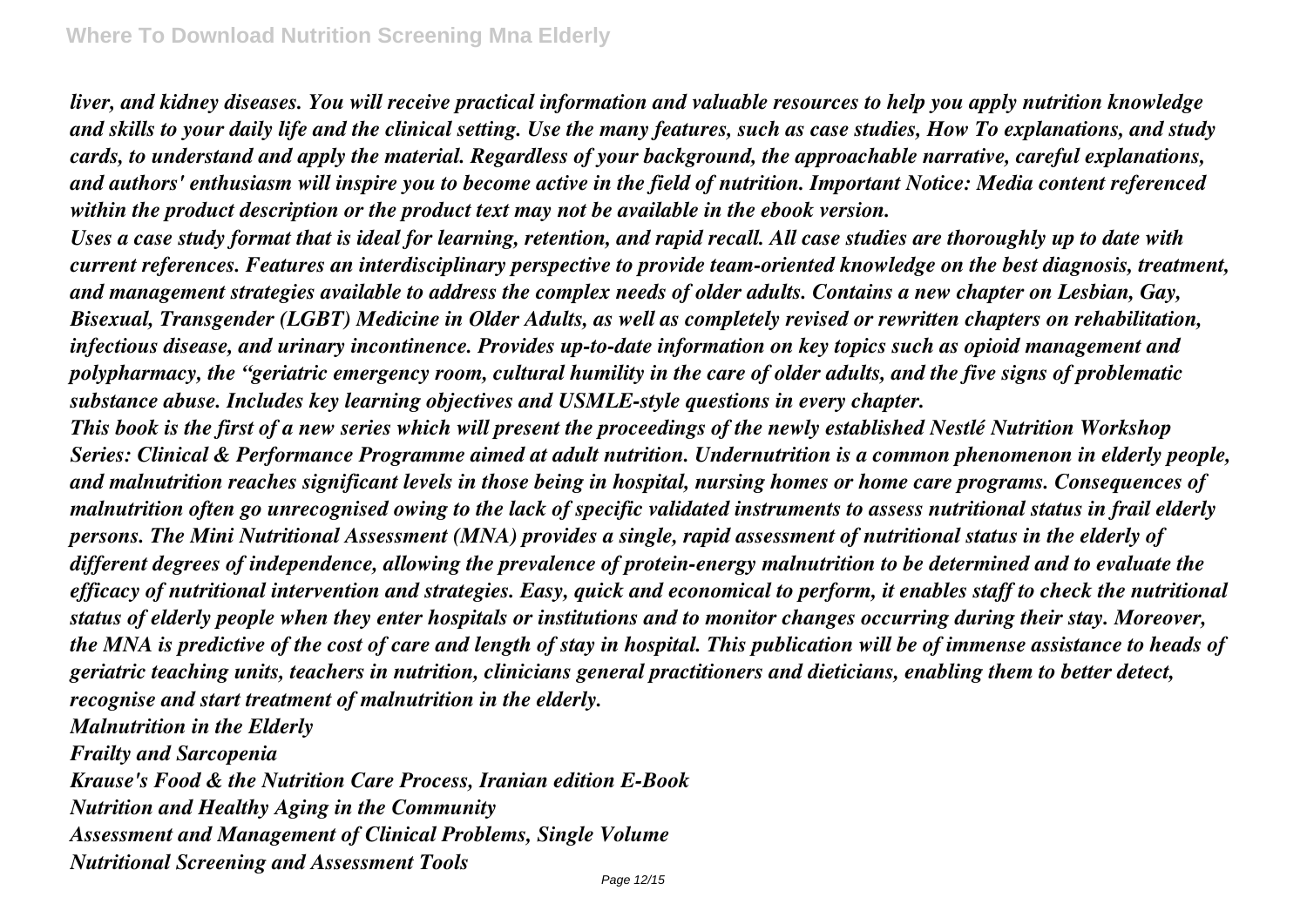Frailty is considered a multisystem impairment that makes an individual vulnerable to external or internal stressors. Sarcopenia, the agedependent loss of muscle mass and function, is proposed as the biological substrate and the pathway whereby the consequences of physical frailty develop. These syndromes are associated with a negative impact in quality of life and can lead to the occurrence of disability, institutionalization, and even mortality. The book focuses upon all the related aspects of frailty and sarcopenia and the new advancements in the related treatments including complex issues and research. It includes high-quality chapters in all related aspects for the syndromes of sarcopenia and frailty, which adversely affect the function and overall effectiveness of the musculoskeletal system and interventions to promote rehabilitation.

H. B. Stahelin "Under-or malnutrition is a frequent and serious problem in geriatric patients" (8). Today there is no doubt that malnutrition contributes significantly to morbidity and mortality in the aged. The immune function is impaired, the risk for falls and fractures increases, in acute illness, recovery is delayed, and complications are frequent. Acute and chronic illnesses lead to a catabolic metabolism and hence increase the signs and symptoms of malnutrition. Cytokines related to inflamma tion block the synthesis of albumin and shift protein synthesis to acute phase pro teins. The activation of the ubiquitine-proteasome pathway leads to a degradation of muscle protein, which leads to an additional loss of muscle mass which occurs as age-dependent sarcopenia, and adds to the already existing frailty (2, 4). It is often difficult to decide to what extent the metabolic alterations result from malnutrition or concomitant illness. Psychological factors contribute as a circulus vitiosus significantly to anorexia and, thus, aggravate the condition. They are the most important causes of failure to thrive in old age (7). It is evident that next to the therapy of the underlying illness, an adequate support with calorie and nutrient intake over weeks becomes essen tial under these conditions. Clear-cut improvements are often only seen after 6 or more weeks. Besides a clinical, clearly visible malnutrition, selective nutrient deficits are much more frequent. Numerous and highly different mechanisms may lead to a marginal or insufficient supply with micronutrients.

Although of vital importance, nutrition is still a neglected issue in medical curricula - a fact that this book is aiming to remedy by addressing topics ranging from basic physiology to the implementation of nutritional practices in the hospital as well as in the home setting. Papers discuss the morbidity and mortality caused by malnutrition, the nutritional requirements as well as beneficial effects on the gut of enteral nutrition, the noncaloric benefits of fibers or nutritional support during cancer treatment. Also considered are nutritional therapy for critically ill patients, perioperative nutritional intervention, management of the metabolic syndrome, the biological value of protein, the benefits and hazards of parenteral nutrition in patients with intestinal failure, and the role of nutrition in frailty of aged people. A practical all-in-one resource for students, clinicians and researchers, NUTRITION THERAPY AND PATHOPHYSIOLOGY, 4th Edition, delivers a comprehensive review of disease pathophysiology and treatment that reflects the latest research, evidence-based practice guidelines, and scope and standards of dietetics practice. It clearly connects nutrition therapy practices and expected outcomes to underlying disease processes at every level--from cells to organ systems. Detailed illustrations enhance your understanding of disease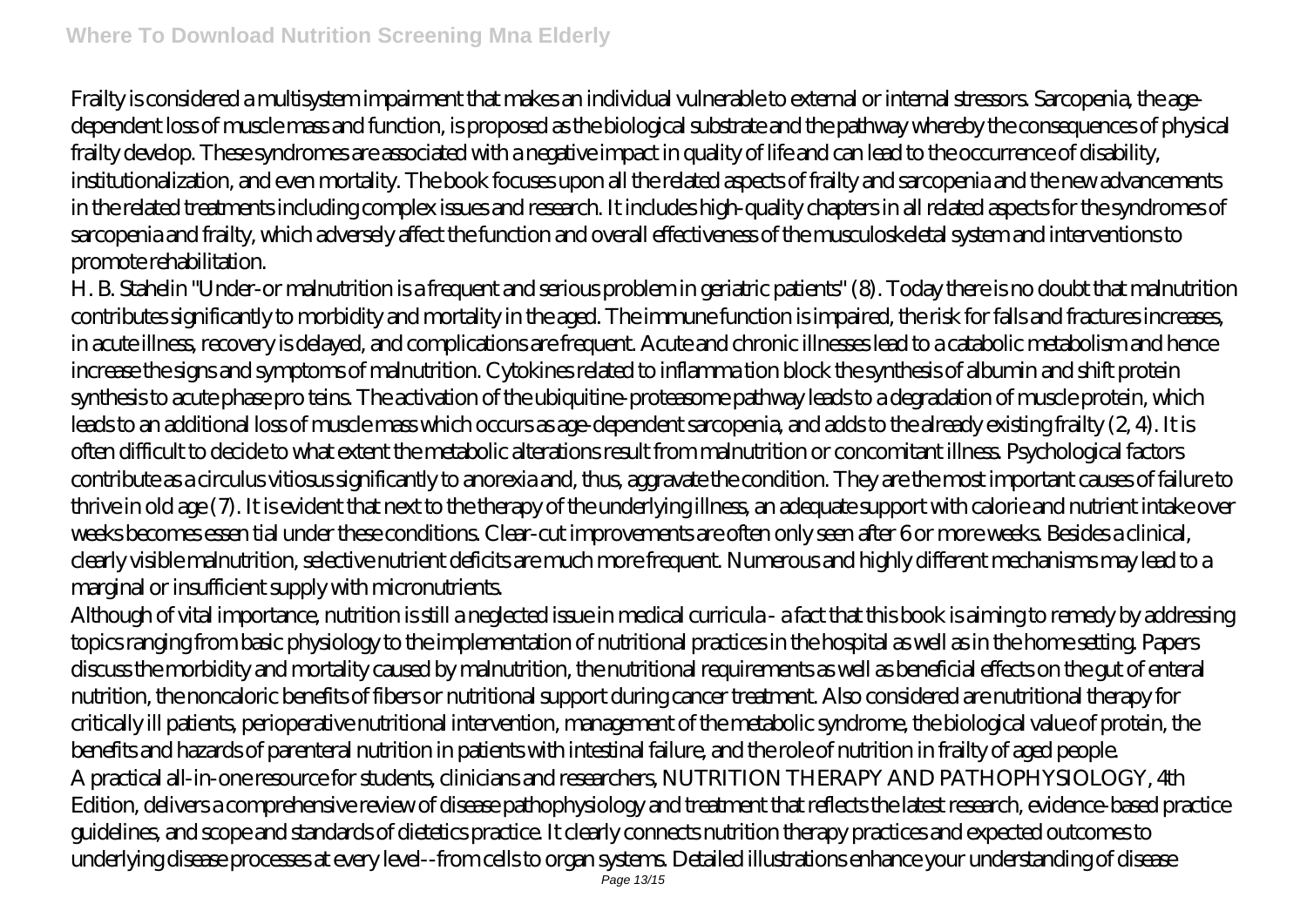progression, surgical procedures and treatment protocols, while end-of-chapter tables describing complementary and alternative therapies provide a quick-reference resource. In addition Practitioner Interviews provide insight for working with patients in real-world practice. Important Notice: Media content referenced within the product description or the product text may not be available in the ebook version. Oral Health and Aging

Nutrition and Diagnosis-related Care

Clinical Decision Making for Adult-Gerontology Primary Care Nurse Practitioners

Disease-related Malnutrition

A Nursing Approach

Lutz's Nutrition and Diet Therapy

*"The Dietitian's Guide to Vegetarian Diets: Issues and Applications, Fourth Edition provides the most up-to-date information on vegetarian diets. Written for dietitians and other health care professionals, the Fourth Edition can be used as an aid for counseling vegetarian clients and those interested in becoming vegetarians, or serve as a textbook for students who have completed introductory coursework in nutrition"--*

*Reichel's formative text is designed as a practical guide for health specialists confronted with the unique problems of geriatric patients.*

*This is the new and fully revised third edition of the well-received text that is the benchmark book in the field of nutrition and aging. The editors (specialists in geriatric nutrition, medical sociology, and clinical nutrition, respectively) and contributors (a panel of recognized academic nutritionists, geriatricians, clinicians, and other scientists) have added a number of new chapters and have thoroughly updated the widely acclaimed second edition. This third edition provides fresh perspectives and the latest scientific and clinical developments on the interaction of nutrition with age-associated disease and provides practical, evidence-based options to enhance this at-risk population's potential for optimal health and disease prevention. Chapters on a wide range of topics, such as the role of nutrition in physical and cognitive function, and coverage of an array of clinical conditions (obesity, diabetes, heart failure, cancer, kidney disease, osteoporosis), compliment chapters on food insecurity, antiaging and nutritional supplements, making this third edition uniquely different from previous editions. Handbook of Clinical Nutrition and Aging, Third Edition, is a practical and comprehensive resource and an invaluable guide to nutritionists, physicians, nurses, social*